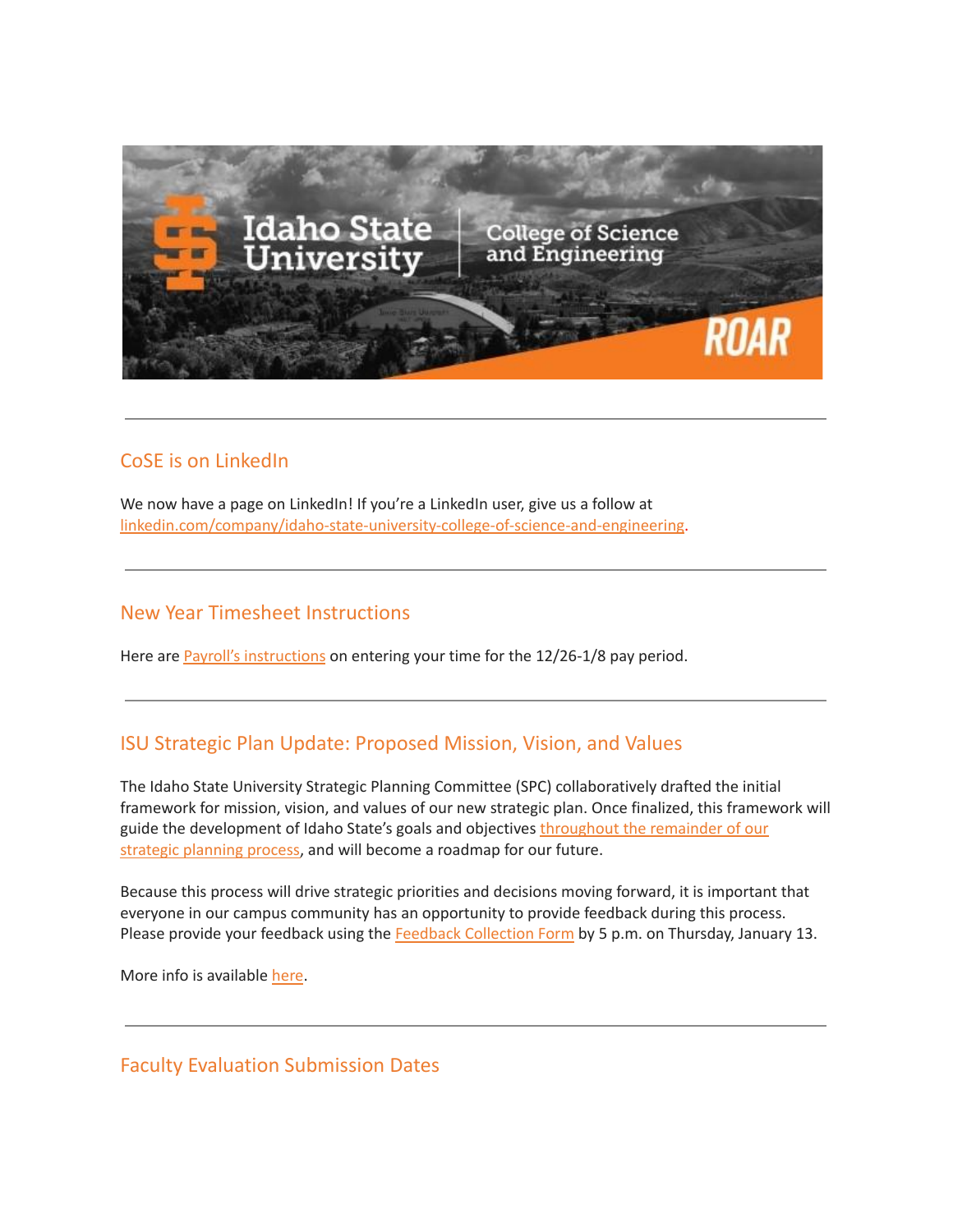Here are the important deadlines for faculty evaluations:

Faculty to complete their evaluations and send to Chairs via TMS: January 29, 2022 Chairs to submit faculty evaluations and send to Dean's Office via TMS: March 5, 2022 Deans to submit faculty evaluations and send to Academic Affairs via TMS: March 26, 2022

#### All Invited to Debbie Lance's Retirement Reception

Debbie Lance is retiring after more than 25 years of service at Idaho State Please join us for her retirement celebration on Friday, Jan. 14, in the Student Unions' Little Wood River, room 227B, next to the Bengal Theater from noon - 1:30 p.m. Light refreshments will be served.

## "From Cutthroat Trout to Moose" Lecture Set Jan. 13 at IMNH

What do excavators and logging trucks have to do with helping cutthroat trout? Find out at the [next](https://www.isu.edu/news/2021-fall/from-cutthroat-trout-to-moose-lecture-set-jan-13-at-idaho-museum-of-natural-history.html) guest [lecture](https://www.isu.edu/news/2021-fall/from-cutthroat-trout-to-moose-lecture-set-jan-13-at-idaho-museum-of-natural-history.html) hosted by the Idaho Museum of Natural History on Jan. 13 at 6 p.m.

## CoSE in the News

[Applications](https://www.isu.edu/news/2022-spring/applications-sought-for-project-seed-internships-at-idaho-state-university-department-of-chemistry.html) Sought for Project SEED Internships at Idaho State University Department of Chemistry

#### Help Us Share Your Accomplishments!

Our College's outstanding faculty, staff, and students achieve many notable research and professional accomplishments. In addition, our departments regularly have newsworthy advancements. We want to make sure those stories are shared publicly. Here are a few ways you can provide a news tip to help get the word out.

- 1. Use this Story [Submission](https://www.isu.edu/news/story-form/) Form to send your news tip to the Office of Marketing and Communications.
- 2. Send an email to Logan McDougall ( $logan \text{mod } \text{log}$ isu.edu) with a brief description of the news to be shared.
- 3. You are always welcome to create a draft story and submit it via the **Story [Submission](https://www.isu.edu/news/story-form/) Form** or send it to Logan. The Office of Marketing and Communications and Logan will coordinate to get the story finalized and distributed to the media outlets/platforms that best tell the story.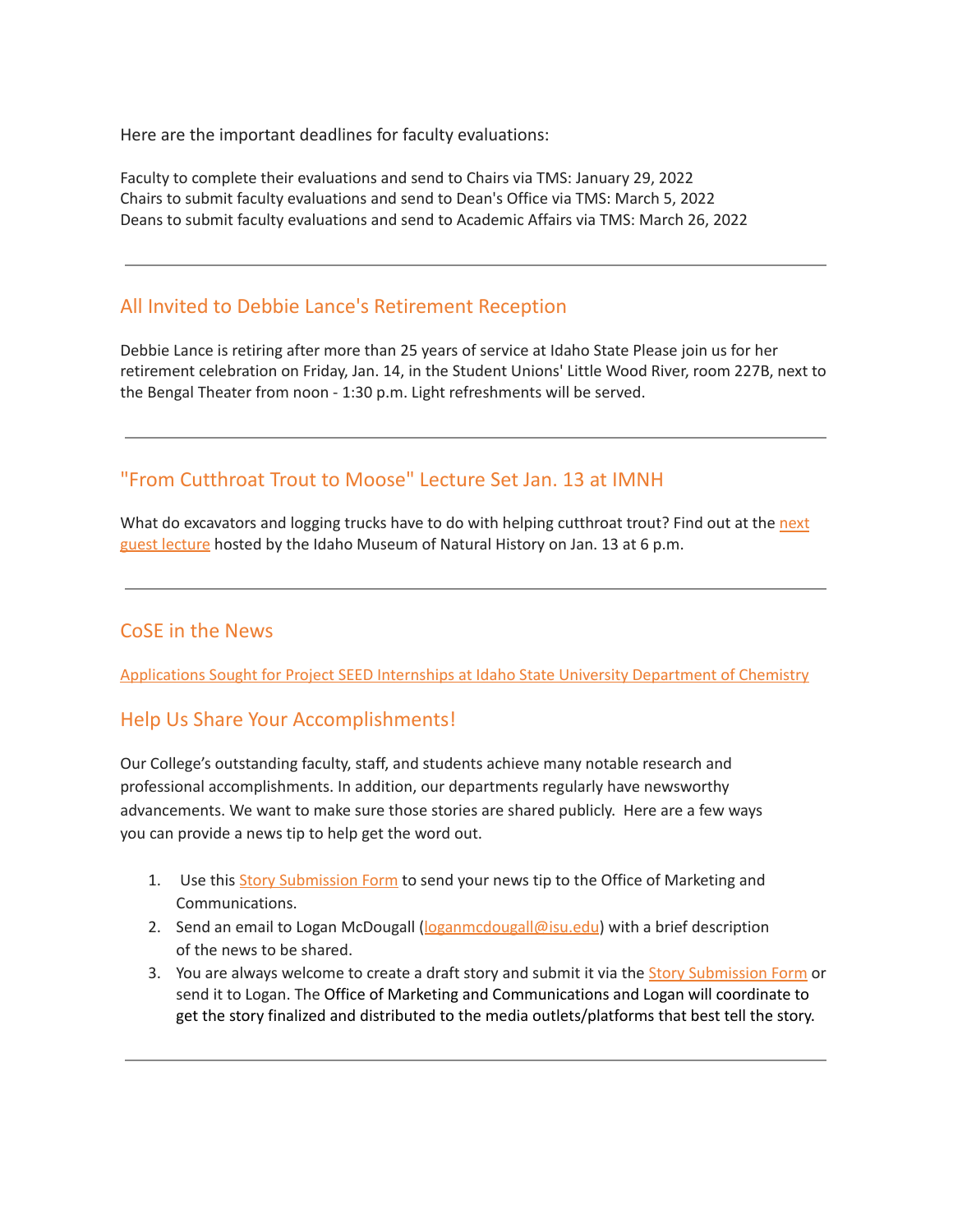| Dates to Remember |                                                          |  |  |
|-------------------|----------------------------------------------------------|--|--|
| Jan. 10           | Spring classes begin                                     |  |  |
| Jan. 17           | Martin Luther King Jr./Human Rights holiday (no classes) |  |  |
| Feb. 21           | Presidents' Day holiday (no classes)                     |  |  |
| Feb. 22           | Early 8-week course grading opens                        |  |  |
| Feb. 28           | Mid-term week                                            |  |  |

# Upcoming Events in the College of Science and Engineering

For a complete list of CoSE events, check out the **College Event [Calendar](https://isu.edu/cse/calendar/)** and click an event to get more details. Updates can also be found on [Facebook](https://www.facebook.com/IdahoStateUCoSE), [Twitter](https://twitter.com/IdahoStateUCoSE), [LinkedIn,](https://www.linkedin.com/company/idaho-state-university-college-of-science-and-engineering) and [Instagram](https://www.instagram.com/idahostateucose/). To add events to the calendar, please contact the administrative assistants in your department. The university-wide calendar of events is available [here](https://www.isu.edu/calendar/).

| Jan. 9-Jan. 15 2022 |                                                                                                                                                                                   |                                                                                                                                                |  |  |
|---------------------|-----------------------------------------------------------------------------------------------------------------------------------------------------------------------------------|------------------------------------------------------------------------------------------------------------------------------------------------|--|--|
|                     |                                                                                                                                                                                   |                                                                                                                                                |  |  |
| Department/Program  | Event                                                                                                                                                                             | <b>Details</b>                                                                                                                                 |  |  |
| Physics             | Colloquium:<br>Dr. Brian Anderson<br><b>Brigham Young University</b><br>"Generating Loud Sounds with Time<br><b>Reversal Acoustics"</b>                                           | Mon, January 10<br>$4pm - 5pm$<br>Zoom link:<br>https://isu.zoom.us/j/81959391200                                                              |  |  |
| Geosciences         | Colloquium:<br>Dr. Paul Link<br>Idaho State University<br>"Modeling of sources for detrital<br>zircon grains in Hells Canyon, a<br>pre-Bonneville Flood and other juicy<br>bits." | Wed, January 12<br>4pm - 5 pm<br><b>PS 108</b><br>Zoom link:<br>https://isu.zoom.us/j/83794277124?pwd<br>=QVVFMVByU1k1M3VsMEZTZy9NYjZmdz<br>09 |  |  |
| <b>Biology</b>      | JEDI Presentations and Discussions                                                                                                                                                | Thu, January 13<br>4pm - 5pm<br><b>Details TBA</b>                                                                                             |  |  |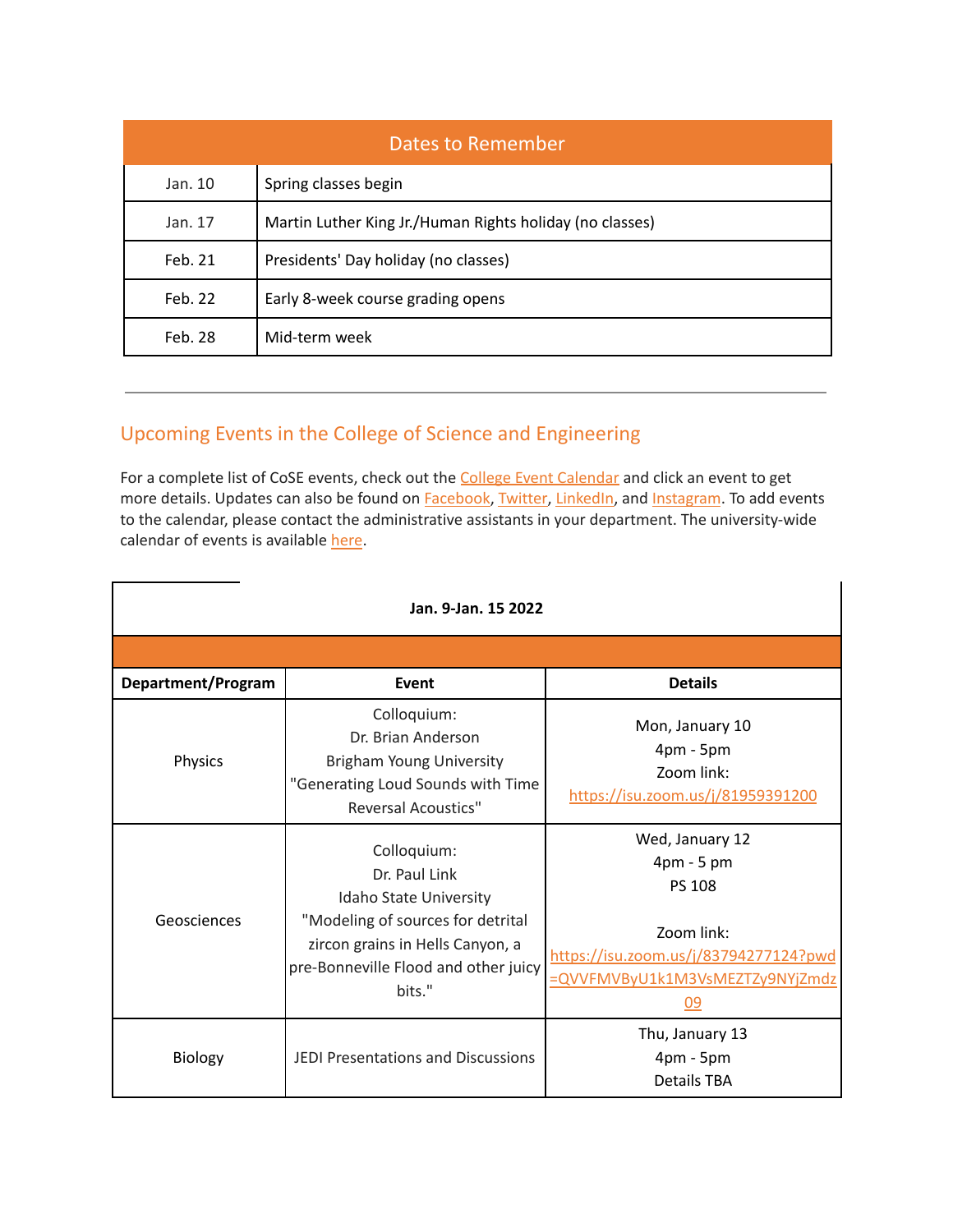| Jan. 16-Jan. 22 2022 |                                                           |                                                                                                                                                |  |  |
|----------------------|-----------------------------------------------------------|------------------------------------------------------------------------------------------------------------------------------------------------|--|--|
|                      |                                                           |                                                                                                                                                |  |  |
| Department/Program   | Event                                                     | <b>Details</b>                                                                                                                                 |  |  |
| Geosciences          | Colloquium:<br>Dr. Kurt Sundell<br>Idaho State University | Wed, January 19<br>4pm - 5 pm<br><b>PS 108</b><br>Zoom link:<br>https://isu.zoom.us/j/83794277124?pwd<br>=QVVFMVByU1k1M3VsMEZTZy9NYjZmdz<br>09 |  |  |
| Biology              | JEDI Presentations and Discussions                        | Thu, January 20<br>$4pm - 5pm$<br><b>Details TBA</b>                                                                                           |  |  |

| Jan. 23-Jan. 29 2022 |                                                                                                                                           |                                                                                                                                                                 |  |  |
|----------------------|-------------------------------------------------------------------------------------------------------------------------------------------|-----------------------------------------------------------------------------------------------------------------------------------------------------------------|--|--|
|                      |                                                                                                                                           |                                                                                                                                                                 |  |  |
| Department/Program   | Event                                                                                                                                     | <b>Details</b>                                                                                                                                                  |  |  |
| Physics              | Colloquium:<br>Dr. Troy Unruh<br><b>Idaho National Laboratory</b><br>"Development of Innovative Sensors<br>for Advanced Reactor Concepts" | Mon, January 24<br>$4pm - 5pm$<br>Zoom link:<br>https://isu.zoom.us/j/85154049649                                                                               |  |  |
| Geosciences          | Colloquium:<br>Dr. Jesslyn Starnes<br>Idaho Geological Survey                                                                             | Wed, January 26<br>$4 \text{pm} - 5 \text{pm}$<br><b>PS 108</b><br>Zoom link:<br>https://isu.zoom.us/j/83794277124?pwd<br>=QVVFMVByU1k1M3VsMEZTZy9NYjZmdz<br>09 |  |  |
| Biology              | This is Biology: Speed Networking                                                                                                         | Thurs, January 27<br>$12pm - 1pm$                                                                                                                               |  |  |